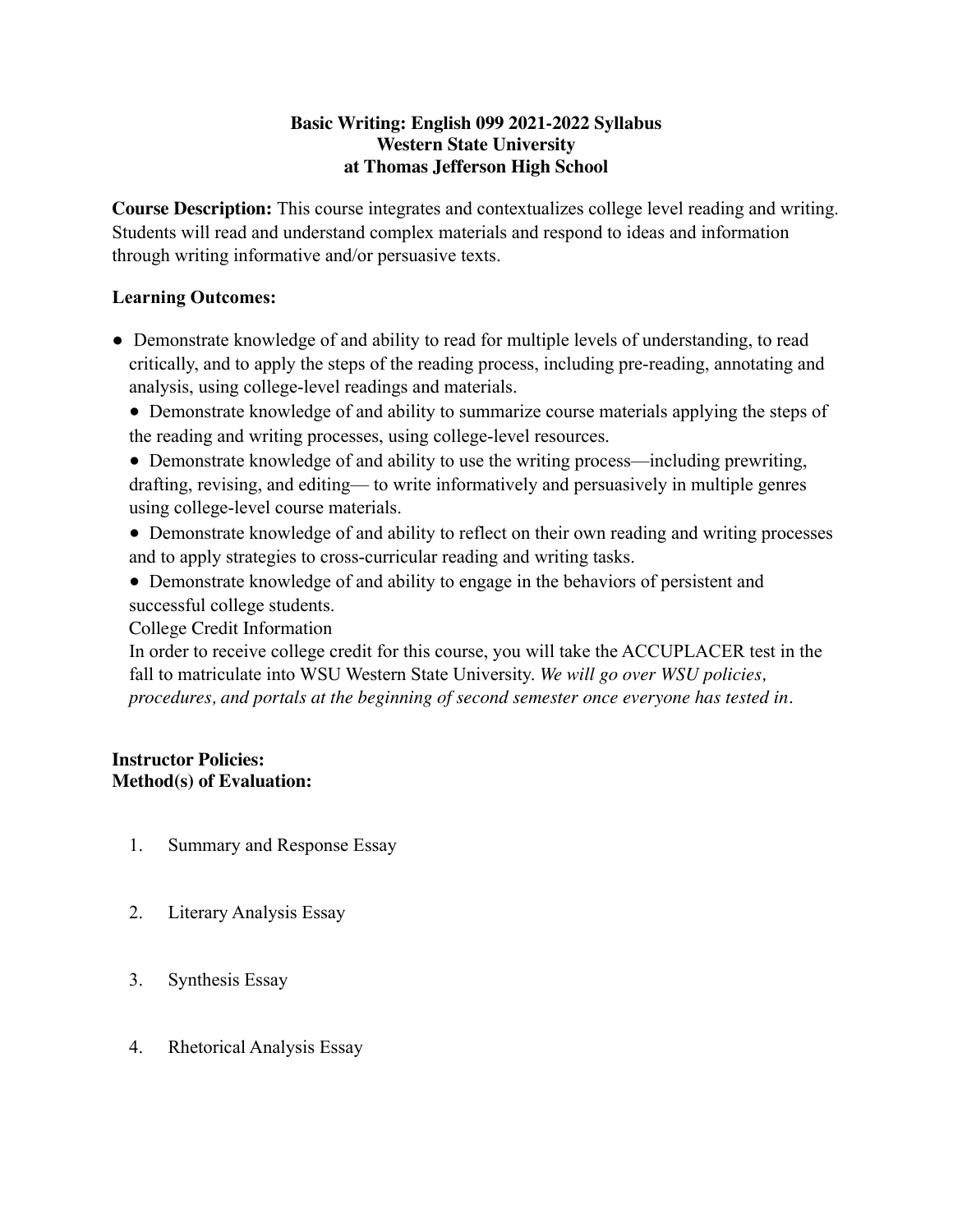5. Exploratory Essay (requires research)

# **Required Materials**

- **●** 1.5" or 2" 3-ring binder with lined paper, and a marbled composition notebook
	- 2-3 packs of sticky notes
	- Pen, pencil and highlighter

Homework, late work, and make-up work: It is expected that students complete homework on time and individually, unless the assignment is explicitly to be done in pairs or groups. Process Assignments: The weekly expectation is all assignments are turned in by 5PM on Sunday. After which, process assignments are not accepted. "Students are expected to follow given due dates but Sunday is the last possible day to turn process assignments in..." Product Assignments: Full completion will result in a minimum 60% passing grade. Sunday due dates are encouraged for consistency, yet late work may be accepted if a student advocates for extra time and seeks one-on-one help during office hours. *NOTE: incomplete assignments or assignments that would not normally receive a passing grade will not be given an automatic 60%.* 

# **Criteria for Grading/Grading Standards\***

# **All assignments in this course will be evaluated according to the following criteria:**

- "A" grades are earned by submitting excellent work that exceeds assignment criteria with exceptional skill, quality, style, persuasiveness, or sophistication
- "B" grades are earned by submitting very good work that meets assignment criteria with skill, quality, style, persuasiveness, or sophistication
- "C" grades are earned by submitting good work that meets the minimum assignment criteria;
- "D" grades are earned by submitting work that meets some of the assignment criteria but contains flaws that

should have been corrected in the process of planning, drafting, revising, or meeting with your instructor or a

tutor

- "F" grades will be earned by submitting poor work filled with numerous, severe flaws and does not meet
- assignment criteria

**Online Course Evaluations:** As this course nears completion, you will have the opportunity to complete a confidential evaluation of the class online. Login instructions will be sent to your 'student.cccs.edu' e-mail address. Your feedback is important, and ensures that WSU continues to offer quality instruction that meets your needs. Please take time to complete the survey  $-I$ appreciate your feedback.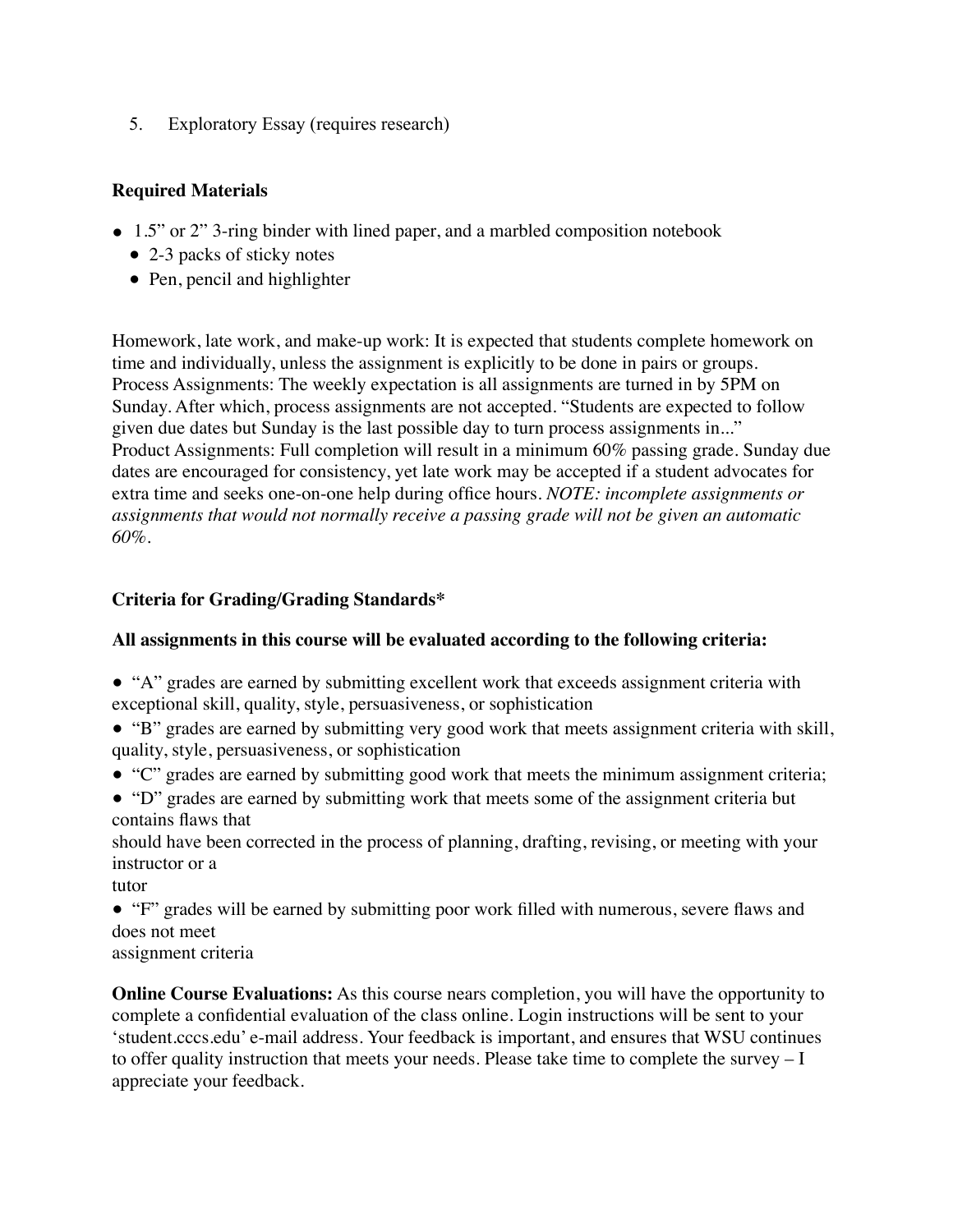**GT Pathways Statement:** The Colorado Commission on Higher Education has approved ENG 099 for inclusion in the Guaranteed Transfer(GT) Pathways program in the GT-CO1 category. For transferring students, successful completion with a minimum C- grade guarantees transfer and application of credit in this GT Pathways category. For more information on the GT Pathways program, go to http://highered.colorado.gov/academics/transfers/gtpathways/ curriculum.html."

**Academic Integrity Statement:** as well as academic penalties imposed by TJHS (no credit for the work). This includes turning in work from other classes. Unless specifically instructed to work in groups or pairs, work is to be done individually.

**Checking grades/progress:** Parents/guardians and students are strongly encouraged to monitor academic progress and grades. **Infinite Campus** is a computer-based grade, attendance, and behavior tracking system and is the easiest and most thorough resource for keeping up to date with grades. TJ's website (http://www.tjjournal.com) has a link for Parent Portal/Student Portal access to Infinite Campus under the "Spartan links" section. Further instructions can be found after clicking on the link. All students are required to have Infinite Campus access and can check their own progress on the computers at the school library or at home if Internet access is available.

**Attendance and Tardies:** Attendance in class is extremely important—seniors need a 91% attendance rate to walk for graduation. Students are expected to be in the classroom prepared to study when the bell rings. The accumulation of tardies in any class will result in disciplinary action, including after school detention and possible in-school or out-of- school suspension and Saturday school. See school policy.

**"Right to read" policy**—because this is a concurrent enrollment course, it is the expectation to read college-level texts. Some of these texts contain mature content or controversial themes. By opting-in to the college credit, you acknowledge this and waive your right to opt-out of the college level texts taught. *Readings for this course include or are taken from the following:*

*The Glass Castle*—Jeannette Walls *The Bluest Eye*—Toni Morrison

*The Devil's Highway* –Luis Alberto Urrea *Into the Wild* –John Krakauer

● Thomas Jefferson High School and Western State University are committed to academic honesty and scholarly integrity. Our school can best function and accomplish its mission in an atmosphere of the highest ethical standards. All members of the College community are expected and encouraged to contribute to such an environment while observing all accepted principles of academic honesty. Academic dishonesty includes but is not limited to: plagiarism, cheating, fabrication, grade tampering, misuse of computers and other electronic technology,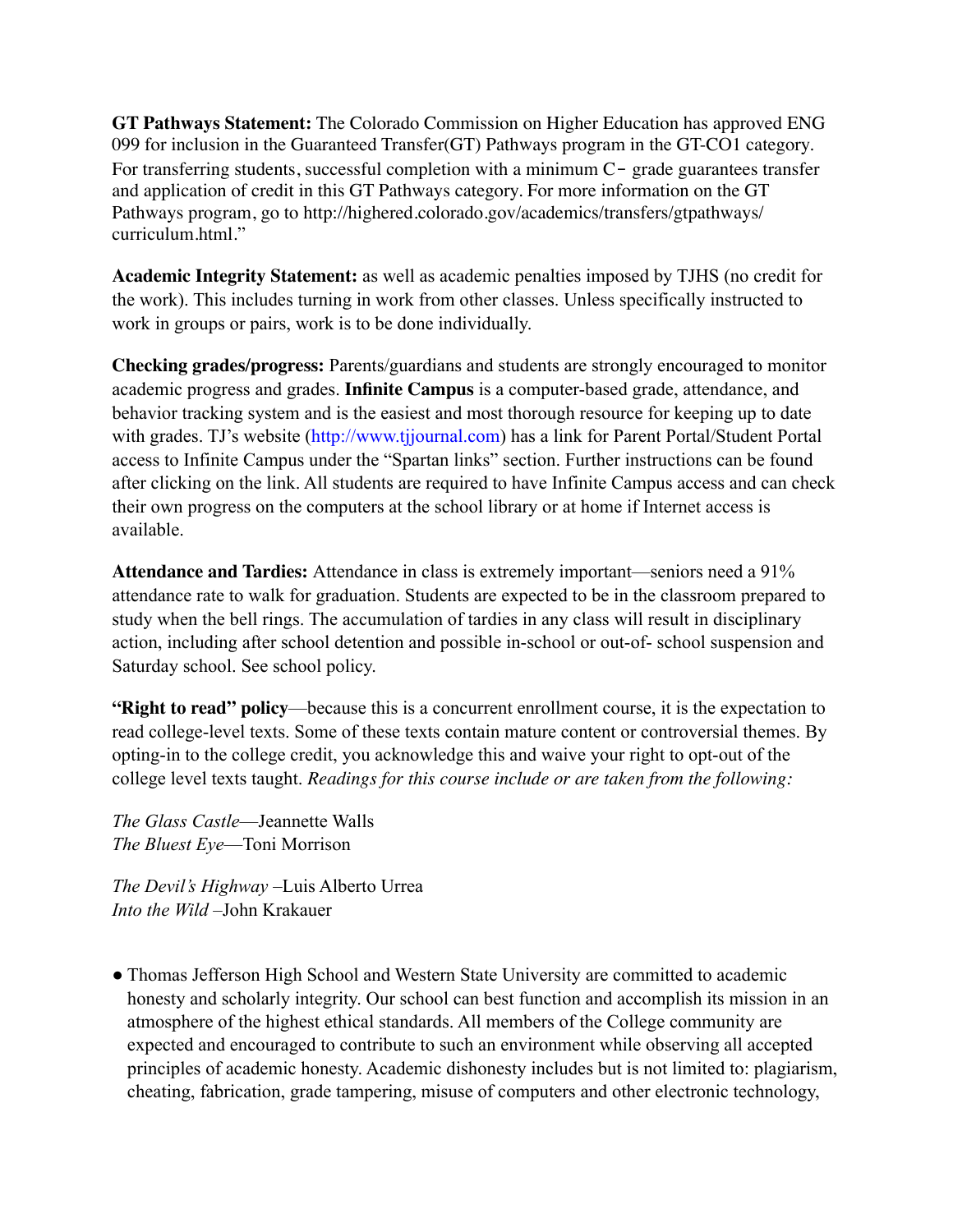and facilitating academic dishonesty. Those found in violation may also be subject to potential disciplinary sanctions under the Western State University Code of Conduct.

## **Topical Outline:**

# **Unit 1: The Glass Castle- Synthesis Essay (S1, 8weeks)**

MLA Citation Rhetorical situation Memoir Identity, class, education & family Grammar: NO Red Ink

### **Unit 2: The Bluest Eye (S1, 8weeks)**

Rhetorical summary and response Argumentative Essay

Racism and its impact on the individual and society Grammar: NO Red Ink

### **Unit 3: The Devil's Highway Thematic Analysis Essay (S2, 8 weeks)**

Non-fiction writing Reading for deeper meaning

Review: Symbolism and Thematic Development Rhetoric & Author's Bias Review: Literary devices and their effect Grammar: NO Red Ink

# **Unit 4: Into the Wild (S2, 6 weeks)**

Non-fiction writing Self-actualization & Capitalism Review: Symbolism and Thematic Development Rhetoric and Author's Bias Grammar: NO Red Ink

#### **Unit 5: Research Exploratory Essay (S2, 4 weeks)**

Reflections Ch. 16, review Ch. 18 Research Formal argument (Toulmin model) APA